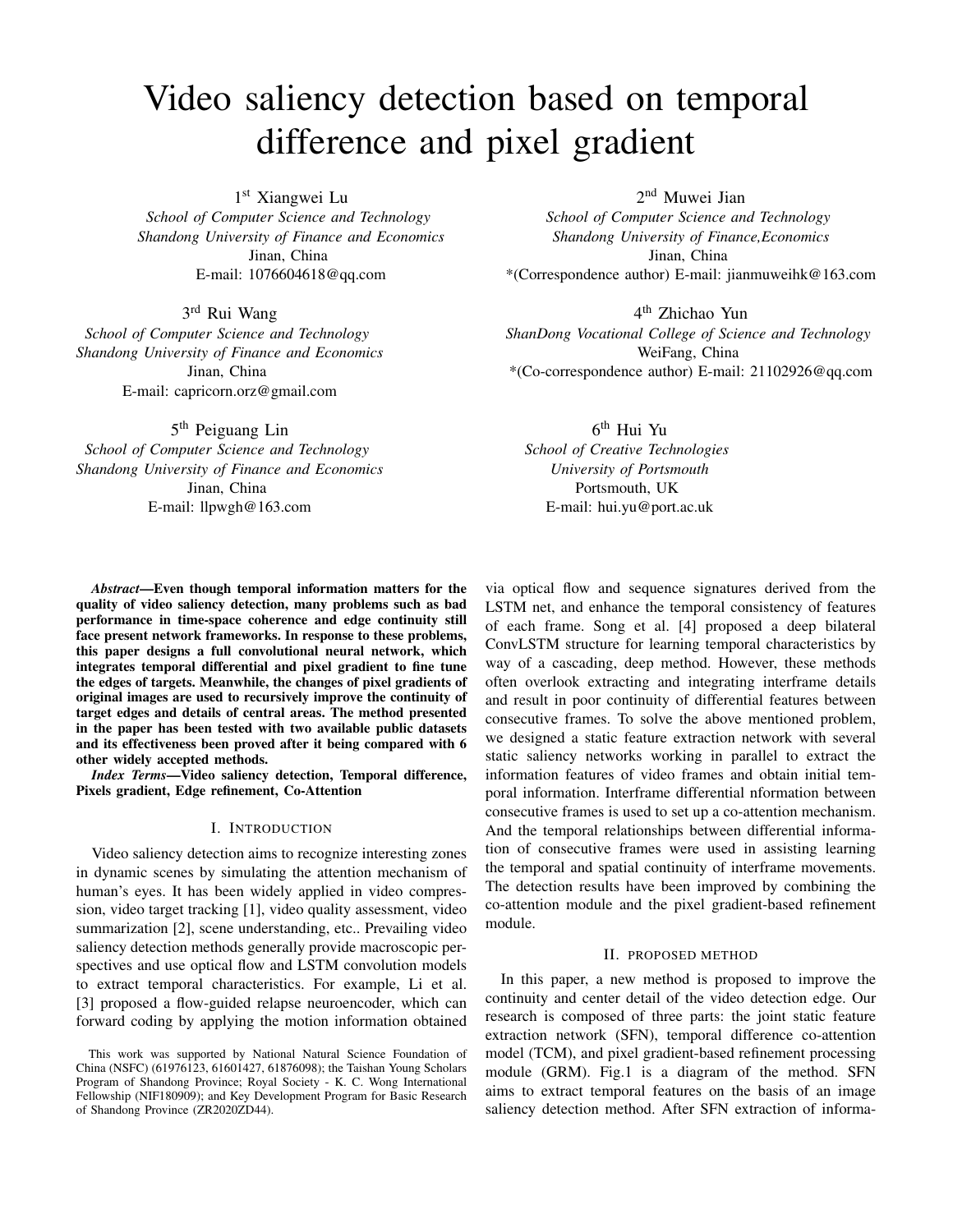

Fig. 1. Diagram of network framework.

tion, TCM integrates temporal difference information via a co-attention mechanism, enhance spatiotemporal consistency between video consecutive frames, and draw attention to both edge and central areas. Then GRM improves details in the edge and central areas by capturing the pixel gradients of initial images.

#### *A. Joint static feature extraction network*

In view of the excellent feature extraction of VGG16, this paper used U-Net with a VGG16 encoder as a subnet of the joint static feature extraction network to extract initial features of video frames. Because of lacking a sufficiently large annotated database for video saliency training, this paper uses the database of DUTS-TR to train the U-Net model and copy the weights obtained from training to the subnets for extracting features of the former, middle, and latter frames. It can ensure the highest relevancy of information output at the beginning of overall dynamic network training.

#### *B. Temporal differential collaborative attention module*

Compared to image saliency detection, Saliency detection on video has its biggest advantage: clues of sequential movements. Because of it, the effectiveness of saliency detection can be improved. Therefore, we designed a temporal differential co-attention edge module and central module aiming at the edge and center zones of targets, respectively. As shown in Fig.2 (a), the co-attention edge module of former frames integrates saliency features of SFN outputs through coordinating inter-frame relationships and then assigns weights spatially. This module is composed of two parts: the former frame and the rest. The former frame is trained with annotated GT maps and the rest trained with the union of GT maps to obtain as much edge information as possible. Multi-scale pooling and multi-scale convolution are used for former frames to integrate their information. For the other part, multi-scale pooling and upsampling are used for dimension reduction and integrated information is added to the former frames. Overlapping information is deeply processed and reduced to one dimension via 1×1 convolution blocks, and then is multiplied by I1(t-1) to put weight on initial data. Similar to Fig.2(a), Fig.2 (b) puts together temporal differences between middle frames and former and latter frames and add them to middle frames. After dimension reduction, information of middle frames is updated and more attention can be paid to their edge zones. The TCM central module is designed following the similar principle except that the intersection of GT maps of other parts is used rather than their union, and convolution and pooling are conducted before upsampling.

#### *C. Pixel gradient-based refinement processing module*

As in original images pixel values are approximate where salient objects locate but are distinct from those of the background along their edges, pixel gradient can be properly used to set up a barrier to separate the inside from the outside. With the profiles of salient objects known, pixel gradient can act as a powerful tool for capturing and utilizing the details of salient objects. In this paper, we use the TCM modules to integrate the location information of edge zones and central zones to support the gradient-based optimization module. As shown in Fig.3, based on information provided by the TCM edge module, we define the edges of objects through shrinkage first and then expansion. It can help edge optimization get rid of interference by pixel information outside the edge. Meanwhile, as the size of salient objects varies, convolution blocks are designed specifically for multiple-scale pixel expansion. A more balanced approach is used to optimize the information output by TCM central modules. On the basis of shrinkage and expansion, the approach of expansion followed by shrinkage is also used for optimization because besides the problem of hollows, the integrity of edge information needs to be considered when dealing with central information. Shrinkage accomplished by expansion after reversing the colors of saliency maps. (as shown in Formula.1). In addition, to give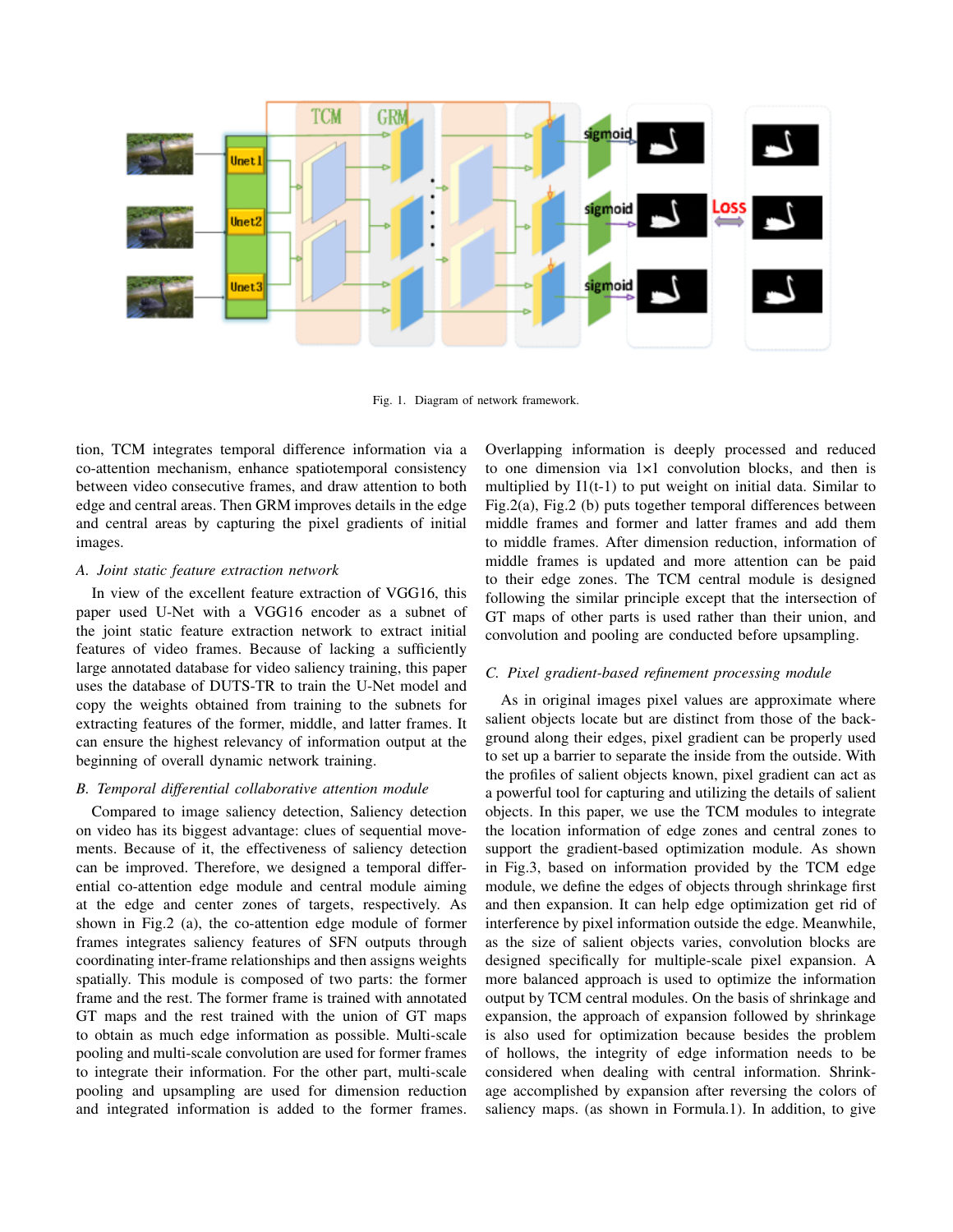

(a) Front frame edge module of TCM



(c) Front frame center module of TCM



(b) Middle frame edge module of TCM



(d) Middle frame center module of TCM

Fig. 2. Temporal difference co-attention edge module, I1(t-1), I1(t) and I1(t+1) represent the input information of the former, middle, and latter frames the SFN,Avgp3,6,9 and Conv3,6,9 represents the 3×3, 6×6, and 9×9 multiscale pooling operations and multiscale convolution operations, Res represents residual block, conv1×1 represents 1×1 convolution block, represents element-by-element multiplication, and represents channel concatenate.



Fig. 3. Pixel gradient refinement module.

full play the combined effects of the pixel gradient module and TCM, they are jointly used to recurrently optimize the network structure.

# III. EXPERIMENT

## *A. Datasets*

$$
S_g = max(S) + min(S) - S_g \tag{1}
$$

 $S_q$  represents a gray value, max(S) represents the maximum value in the graph, and max(S) represents the minimum value in the image.

Two commonly used benchmark datasets are used for evaluation in this paper: FBMS and DAVIS 2017. The dataset of FBMS (Freiburg-Berkeley Motion Segmentation) is composed of 59 motion video sequences showing obvious motion displacements of salient objects, and hence, is of great value for evaluating how well motion laws are captured. DAVIS 2017 (Densely Annotated Video Segmentation 2017) is composed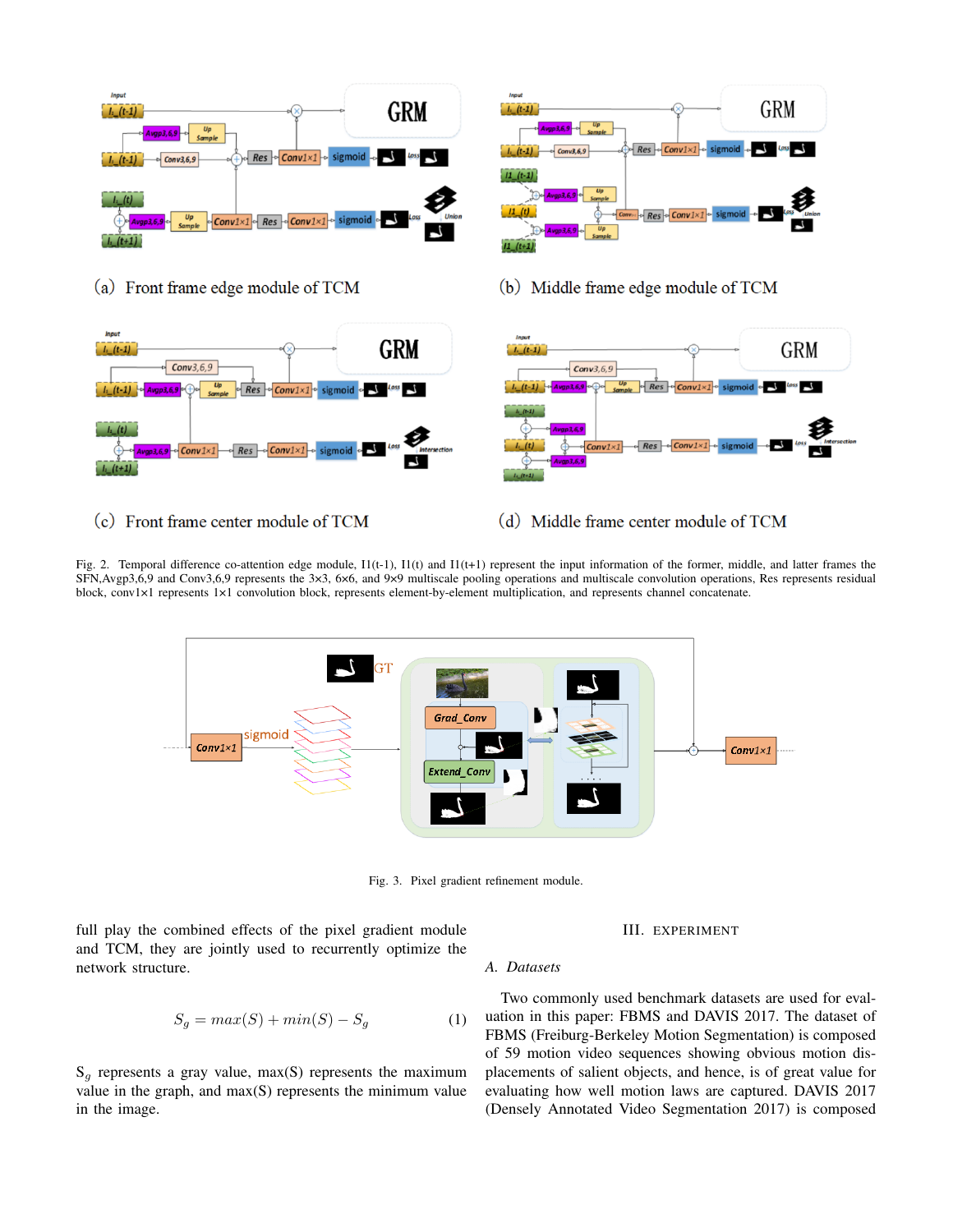| TABLE I                                                      |  |
|--------------------------------------------------------------|--|
| COMPARISON OF MAE AND MAXIMUM F-MEASURE OF DIFFERENT METHODS |  |

| Method            | <b>DAVIS 2017</b> |        |        | <b>FBMS</b> |
|-------------------|-------------------|--------|--------|-------------|
|                   | maxF              | MAE    | maxF   | MAE         |
| <b>FGRNE [5]]</b> | 0.7970            | 0.0429 | 0.8066 | 0.0822      |
| <b>PDB</b> [6]    | 0.8645            | 0.0291 | 0.8374 | 0.0695      |
| DLVSD [7]         | 0.7502            | 0.0558 | 0.7683 | 0.1030      |
| SCOM [8]          | 0.7895            | 0.0545 | 0.8020 | 0.0891      |
| <b>SFLR [9]</b>   | 0.7496            | 0.0574 | 0.6946 | 0.1305      |
| <b>SGSP [10]</b>  | 0.7127            | 0.1274 | 0.6696 | 0.1837      |
| Ours              | 0.8692            | 0.0293 | 0.8385 | 0.0580      |



Fig. 4. Comparison of the results of different video saliency detection methods

of 90 high-quality, full HD video sequences, 6242 frames in total.

## *B. Evaluation criteria*

To comprehensively measure the effect of this method, we compare it with 6 popular methods by using two indicators, which are maximum F-measure [10], and mean absolute error (MAE).

$$
F_{\beta} = \frac{(1+\beta^2) \times Precision \times Recall}{\beta^2 \times Precision \times Recall}
$$
 (2)

 $\beta^2$  is used to put weight on precision and recall to reflect their importance, where  $\beta^2$  is 0.3. F-Measure is used to measure how perfectly saliency maps match GT after binarization. MAE can measure the level of similarity between the primary saliency map and GT by the average absolute difference in pixel values.

## *C. Performance Comparison*

The method in this paper is compared with 6 other advanced detection methods, which are FGRNE [5], PDB [6], DLVSD [7], SCOM [8], SFLR [9], and SGSP [10]. The superiority of our network model has been highlighted in Fig.4, and Table 1. For the sake of fairness, saliency maps used in the paper come from their authors.

# • Quantitative Analysis

In order to quantitatively analyze the effectiveness of our method, two indicators including max $F_\beta$ , and MAE are used in the section for comparing it with other mainstream video saliency detection methods. As indicated by PR curves in Fig.4, our method has sawn an excellent result with its precision and recall being the best among these methods as tested with all two datasets. As shown in Table 1 listing maxF<sub>β</sub> and MAE of all methods, ours is 0.47%, 0.09% higher than the second best method in terms of max $F_\beta$  when being tested with datasets of DAVIS 2017 and FBMS, respectively; when it comes to MAE, our method is 0.03%, 1.54% lower. Our method has been proved to be effective as it leads other methods by wide margin in tests with all two different kinds of datasets.

## • Qualitative Analysis

Fig.4 shows comparison of visual results from our network model and other network models. According to this comparison, the images based on our method have more clear-cut edges and more details in its center and are free from central hollows, achieving better visual effects than other methods. Our method has secured satisfactory effects for different kinds of primary images, which either have low contrast between the background or object (the first group), high contrast of the object itself (the second group), complicated background (the third group), or many details in the object (the fourth group).

#### IV. CONCLUSION

In this paper, a new detection model is proposed for video saliency object based on temporal difference and pixel gradient. The detection model is mainly composed of temporal differential co-attention module and pixel gradient refinement module. And the recurrent optimization strategy is applied